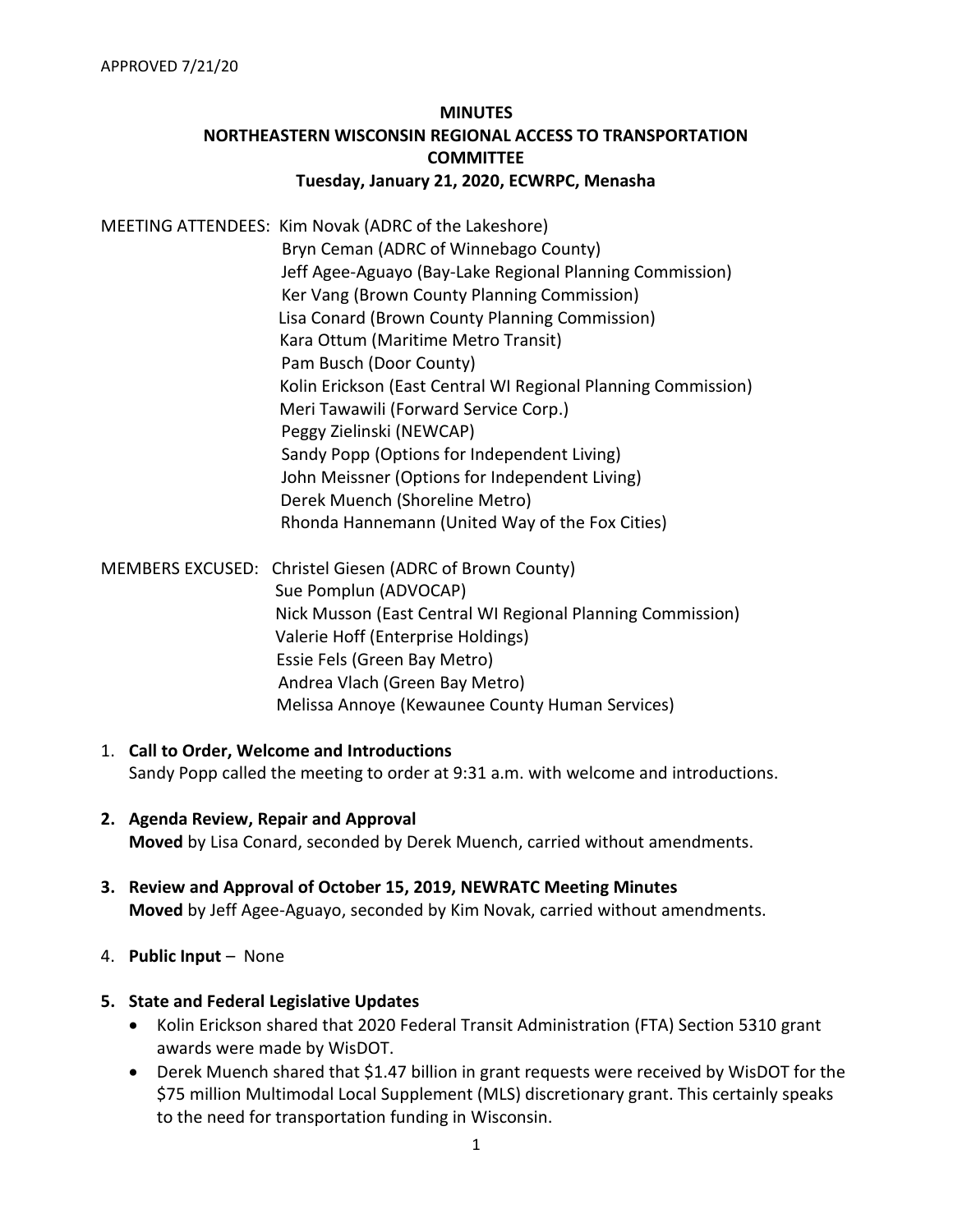• Jeff Agee-Aguayo reminded attendees that the five-year Fixing America's Surface Transportation Act (FAST Act) bill expires September 30<sup>th</sup>. There will likely be continuing resolutions thereafter due to the November 2020 elections.

## **6. Update on Non-Emergency Medical Transportation (NEMT)**

Attendees were unaware of the status for the NEMT provider contract. John Meissner reported that visitors to the Thompson Center in Appleton have been experiencing long wait times; however, this may not be for medical trips.

## **7. Committee Member/Program Updates**

Meri Tawawili shared that the 2020 WETAP funds for vehicle loans were approved. The following are program changes for 2020: (1) Consumers will need to pay back 75% of the loan rather than 50% (as has been the case in the past); (2) Consumers must have a valid Wisconsin driver's license (in the past, they could have an out of state license); and (3) Consumers must have a job offer or be employed in order to receive a loan (in the past, applicants who were searching for a job were also provided loans).

Bryn Ceman shared that she continues to work with the Winnebago County specialized transportation group, which meets on an ongoing basis.

John Meissner again shared that Thompson Center visitors have longer wait times than in the past for paratransit services, with one report from a person who waited over two hours. Discussion led to the fact that Running, Inc., recently launched a new dispatch system, which could be the cause of some of this.

Pam Busch shared that Door County and Door-Tran will be continuing all services in 2020, and that their WisDOT funds were awarded. Ms. Busch also shared that between Door 2 Door Rides and the ADRC bus/van services, there were just over 48,100 rides provided in 2019.

Kim Novak shared that Manitowoc County recently launched Ride Scheduler, and this has helped significantly for reporting and communication among program providers. Ms. Novak also shared that the adult day center in Manitowoc closed and that they are looking at rider needs for similar services in Green Bay. Section 5310 and 85.21 grants for 2020 have been approved. No vehicle was applied for in 2020.

Lisa Conard shared that Green Bay Metro had their first fare increase in 11 years, which went into effect earlier this month. The contract for paratransit services will change from MV Transport to VIA at the end of March. The Transit Commission is funding a Micro Transit Study by SRF Consulting. Based on results, there may be a pilot project later this year. Brown County Planning Commission will also update the Coordinated Transportation Plan in 2020 rather than in 2021. American United transportation company may start providing services in Green Bay; this company currently serves the Milwaukee area with NEMT rides.